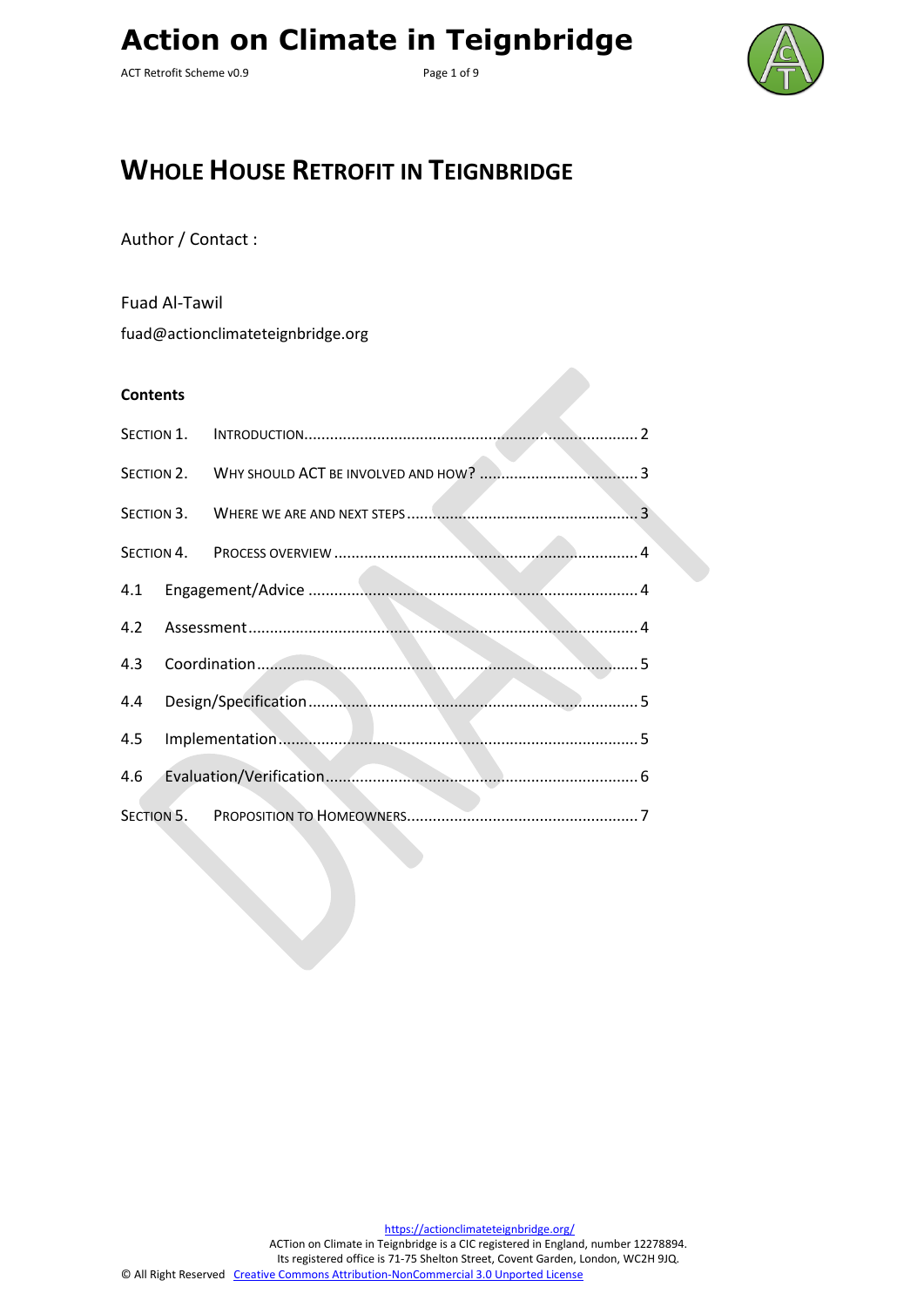ACT Retrofit Scheme v0.9 Page 2 of 9



### <span id="page-1-0"></span>**Section 1. Introduction**

The significance of Green-House Gas (**GHG**) emissions from heating our buildings, in terms of meeting our Paris commitments, is widely acknowledged. Many schemes, both government and community led, have been set up over the past 20 years to tackle this problem.

While we acknowledge the significant improvements, especially early on, that large-scale government schemes have had, there has been an equal degree of ineffectiveness in several schemes. At all levels of government, both the scale of the task and the priority given to this matter, means the rate of GHG reduction will remain inadequate without additional impetus.

There are two approaches:

- decarbonise the heat energy source by direct supply of low-carbon fuel (e.g. Biomass, Biomethane, Hydrogen, etc.) or electrification of heating (i.e. Heat Pumps or direct heat from electricity) using low-carbon electricity generation.
- reduce the heat energy load by eliminating waste (i.e. behavioural change) and minimise heat loss from buildings (i.e. better insulation & ventilation).

Both approaches are necessary, however, the first on its own will not be enough to reach the Paris objective. There is a significant body of evidence, and a slow realisation, that there is no simple solution to suit all circumstances. However, there is widespread agreement that reducing heat loss from buildings is a key element.

By their nature, central government schemes, need to be simple and standardised. Interestingly the [latest government](https://www.architectsjournal.co.uk/news/chancellor-to-unveil-3-billion-retrofit-funding/10047507.article) initiative appears to be limited to providing a modest financial incentive to specific housing retrofit measures. The initial experience of this scheme has not been that good, the government has already announced a reduction in the amount of subsidy available. Given the size of the challenge (UK has a poor housing stock in terms of its heat energy demand), this approach is unlikely to be effective. Like most previous subsidy schemes (e.g. FiT & RHI), this financial injection will be useful in stimulating short-term economic activity but may only result in modest emission reductions.

As a nation, the UK generally prizes home ownership. Both in terms of 'my home is my castle' but also in terms of 'a sound investment'. As a result, homeowners invest significantly in homeimprovements, especially in the able-to-pay segment. This sector often also represents the higher GHG emitters, primarily because energy pricing is still low relative to incomes in that segment.

Climate Change is now accepted as a serious threat by a large percentage of the population, some of whom will also be part of the able-to-pay segment when it comes to home improvements. Although it is still the case that the vast majority of the population do not act to address their contribution to Climate Change, some do.

Those that have decided to act to improve their homes' energy performance and comfort are then faced with a plethora of technological solutions, deals and government incentives. More often than not, many are either disappointed that their actual emissions and running costs have not significantly improved or they do not measure the GHG emission reduction to find out. One of the most common concerns is 'can I trust the salesperson' followed by 'will the builder do a good job'.

This ACT initiative is initially targeted at the able-to-pay who want to reduce their GHG emissions but are concerned or not aware of the most appropriate/trusted supply-chain for them or the standards they could expect. The initiative is intended to identify local commercial organisations that have the expertise and quality of work, backed by relevant industry standards (e.g. EnerPHit or PAS2035), to deliver bespoke whole house retrofit solutions.

By identifying suitable customers, designers, architects, builders and material suppliers we hope to demonstrate that a sufficient market can be stimulated to become self-sustaining. This will of course

<https://actionclimateteignbridge.org/> ACTion on Climate in Teignbridge is a CIC registered in England, number 12278894. Its registered office is 71-75 Shelton Street, Covent Garden, London, WC2H 9JQ. © All Right Reserved [Creative Commons Attribution-NonCommercial 3.0 Unported License](http://creativecommons.org/licenses/by-nc/3.0/)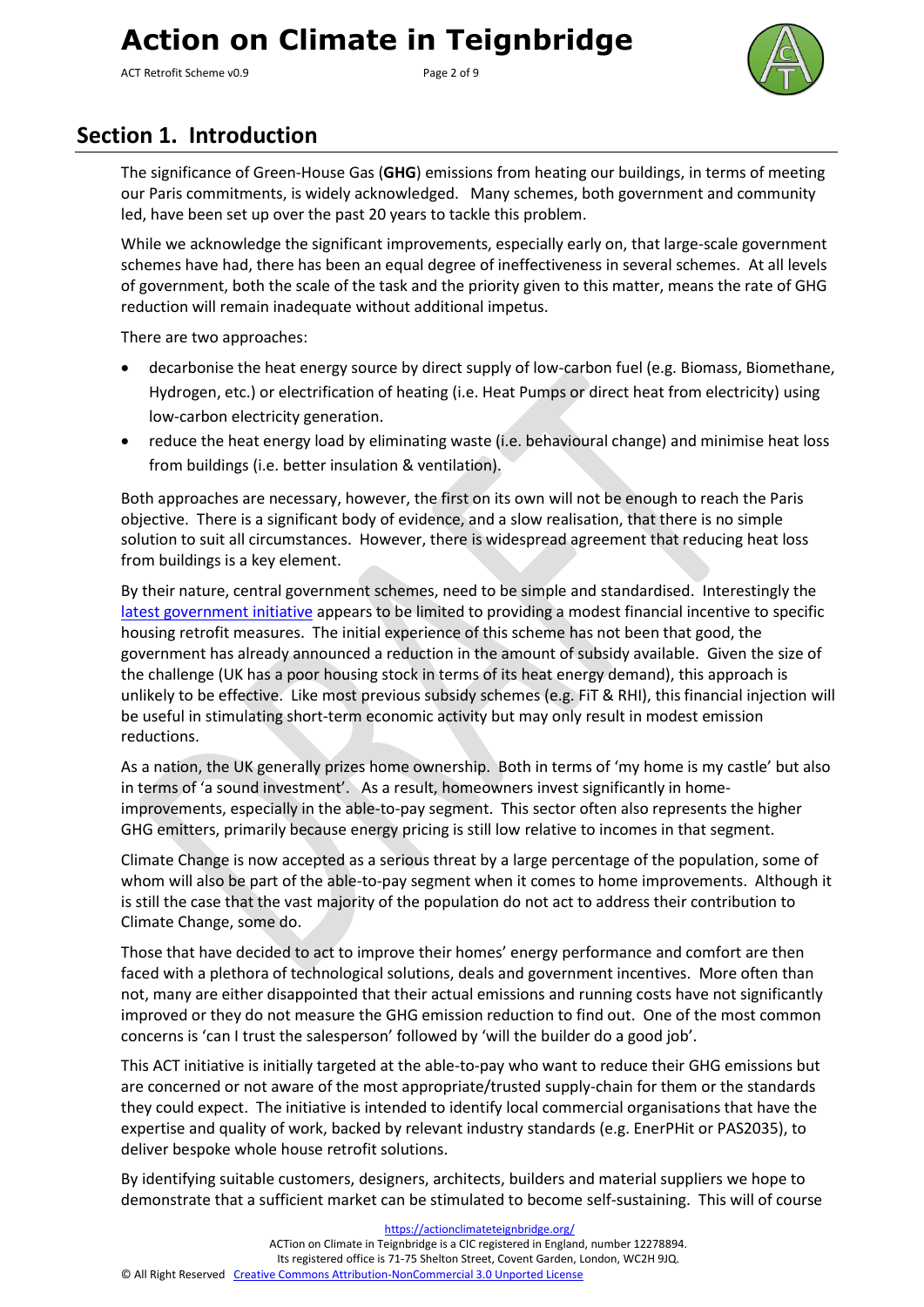ACT Retrofit Scheme v0.9 Page 3 of 9



represent a small percentage of the retrofit needed, but it could be a model to deliver more ambitious initiatives such as the **EnergiSprong o[r Carbon Coop](https://carbon.coop/portfolio/people-powered-retrofit/)** models.

## <span id="page-2-0"></span>**Section 2. Why should ACT be involved and how?**

TDC currently does not have plans, or resources, to address this in a formal way. Housing Associations, while part of their ongoing remit, will develop their own specific supply-chain solutions which may in the longer-term be applicable to comparable building stock.

Teignbridge has a large number of older, poorly insulated<sup>1</sup>, rural properties. ACT has provided a [mapping of EPC ratings in Teignbridge.](https://actionclimateteignbridge.org/index.php/maps-and-data/) Although EPC assessments and recommendations suggest ~40% improvement measures, these tend to be generic or standardised around simpler piecemeal measures.

Increasingly these properties are owned by those wanting to undertake significant improvements and have the budgets to do this. Normally a piecemeal approach, based on little (if any) measurements or wholistic assessment, results in costly retrofits and inappropriate heating solutions.

ACT as an impartial community-based organisation, is ideally placed to bring the different parties together under a replicable scheme of effective retrofits. Learning from other organisations in the region, ACT could help develop a template scheme to help both homeowners and service providers avoid some of the less effective measures undertaken when retrofitting to reduce GHG emissions and improve comfort.

The initial model proposed is that adopted by the Carbon Coop. At its heart this has an assessment/design phase, similar to EnerPHit and PAS2035 processes. Most significantly, it uses local builders/crafts people with the appropriate experience to correctly implement the measures specified.

### <span id="page-2-1"></span>**Section 3. Where we are and next steps**

ACT has contacted other groups and service providers interested in progressing this initiative. Some groups are training to becom[e PAS2035](https://www.retrofitacademy.org/wp-content/uploads/2019/10/PAS-2035.pdf) assessors/coordinators with the view of offering a paid assessment service. Devon County Council (DCC) and other community groups are exploring ways of developing a Devon-wide retrofit offer. Some groups [\(TECs](http://teignenergycommunities.co.uk/) in Teignbridge) already offer an assessment process, app and tools to increase the level of understanding to its members so they may ask the right question when interacting with the existing supply chain.

We are investigating potential customers with a retrofit project and willing to work with ACT's Energy & Built Environment group to pilot some of the approaches already well understood. Trialling each of the stages of the process to identify appropriate supply chain providers should help highlight problems that may occur. Several such projects are likely to be needed before a Teignbridge-specific model is developed.

The one-off trials are aimed at evaluating each of the steps in the PAS2035, or similar, retrofit processes. We are also preparing a register of likely providers in the retrofit supply chain within the South West. This is likely to be in collaboration with other Community Energy groups as well as involvement from DCC. Existing 'entry level', so 'affordable', whole house retrofit assessment and design along the lines offered by Carbon Coop may provide an opportunity to get the ball rolling more quickly.

<https://actionclimateteignbridge.org/>

ACTion on Climate in Teignbridge is a CIC registered in England, number 12278894.

Its registered office is 71-75 Shelton Street, Covent Garden, London, WC2H 9JQ.

© All Right Reserved [Creative Commons Attribution-NonCommercial 3.0 Unported License](http://creativecommons.org/licenses/by-nc/3.0/)

 $1$  Nearly 70% of Teignbridge's existing housing stock in 2019 had an EPC rating D and below.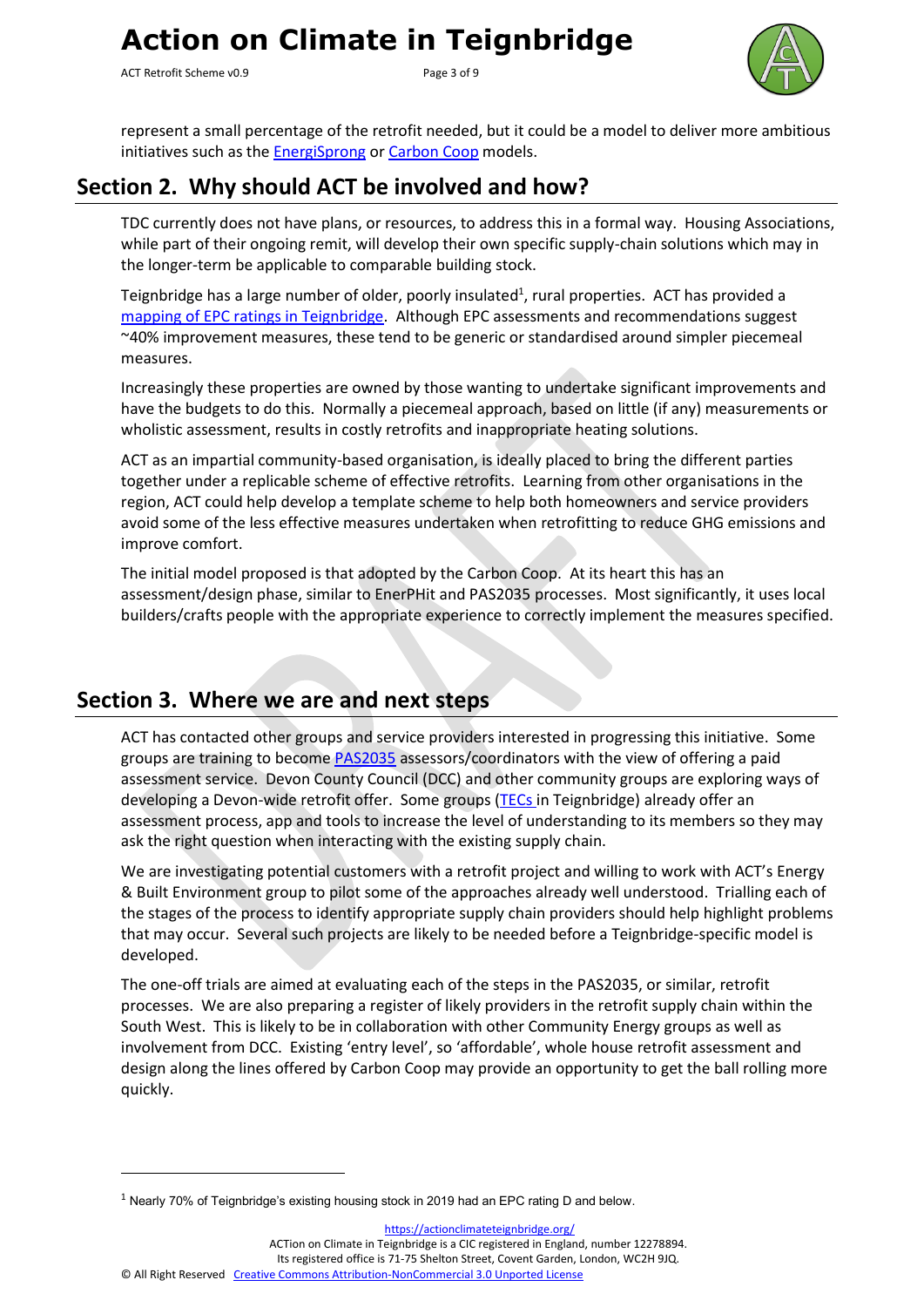ACT Retrofit Scheme v0.9 example 20 and 20 approximate Page 4 of 9



### <span id="page-3-0"></span>**Section 4. Process overview**

Our aim is to provide a template process for commercial or not-for profit organisations to deliver. It is not currently ACT's remit to be directly involved, either on a paid or voluntary basis. Instead, ACT would suggest possible providers for the different stages in the overall process.

The template process described here is what ACT would assess providers on. It remains up to the user to verify if the services offered meet their requirements and to enter into a direct service/purchase contract with them. ACT does not take responsibility for any of the work undertaken or the list of suggested providers.

There are a number of organisations than can provide further lists of service providers for each of the stages, these include:

- Association for Environment Conscious Building (**[AECB](https://www.aecb.net/)**)
- <list>

### <span id="page-3-1"></span>**4.1 Engagement/Advice**

Typically, this comes from promotions by commercial organisations. The internet offers a broad range of advice from generic to very detailed technical information. For most people it is difficult to understand the information available to make an informed decision, that is:

- what solution(s) best meet my requirements,
- do they represent value for money, and
- will they perform as expected.

Finding a trusted and knowledgeable source is challenging. While ACT is not set up to provide this, other organisations are. Some of these are free while others are fee or membership based. The following is a list of local sources for this advice:

<list>

#### <span id="page-3-2"></span>**4.2 Assessment**

Without specific and detailed information, any advice can only be general. It is therefore essential to establish sufficient, thorough information. This should be done using a pre-defined electronic template which can be populated by the building owner/occupier or a professional assessor. This is more than the usual EPC assessment template but does not need to be as comprehensive and standardised as would be done for Passive House retrofit (EnerPHit). Alternatives such as those specified by PAS2035, Carbon Coop's Home Retrofit Planner or TECs' E-Pack could be used.

As a minimum, assessments must cover the following:

- Purpose, priorities and preferences of the building owner and/or occupier.
- Heat energy sources, amounts, patterns of use and occupier attitudes/behaviour/perception of heating/cooling, ventilation and humidity.
- Measurements of all elements of the building, or detailed building plans.
- Specification of every element of the building in terms of heat loss/gain, ventilation and heat capacity.
- The context and orientation of the building within its surroundings and how these may affect impact of local conditions such as degree-days, solar-gain, wind-chill, water/moisture ingress, etc.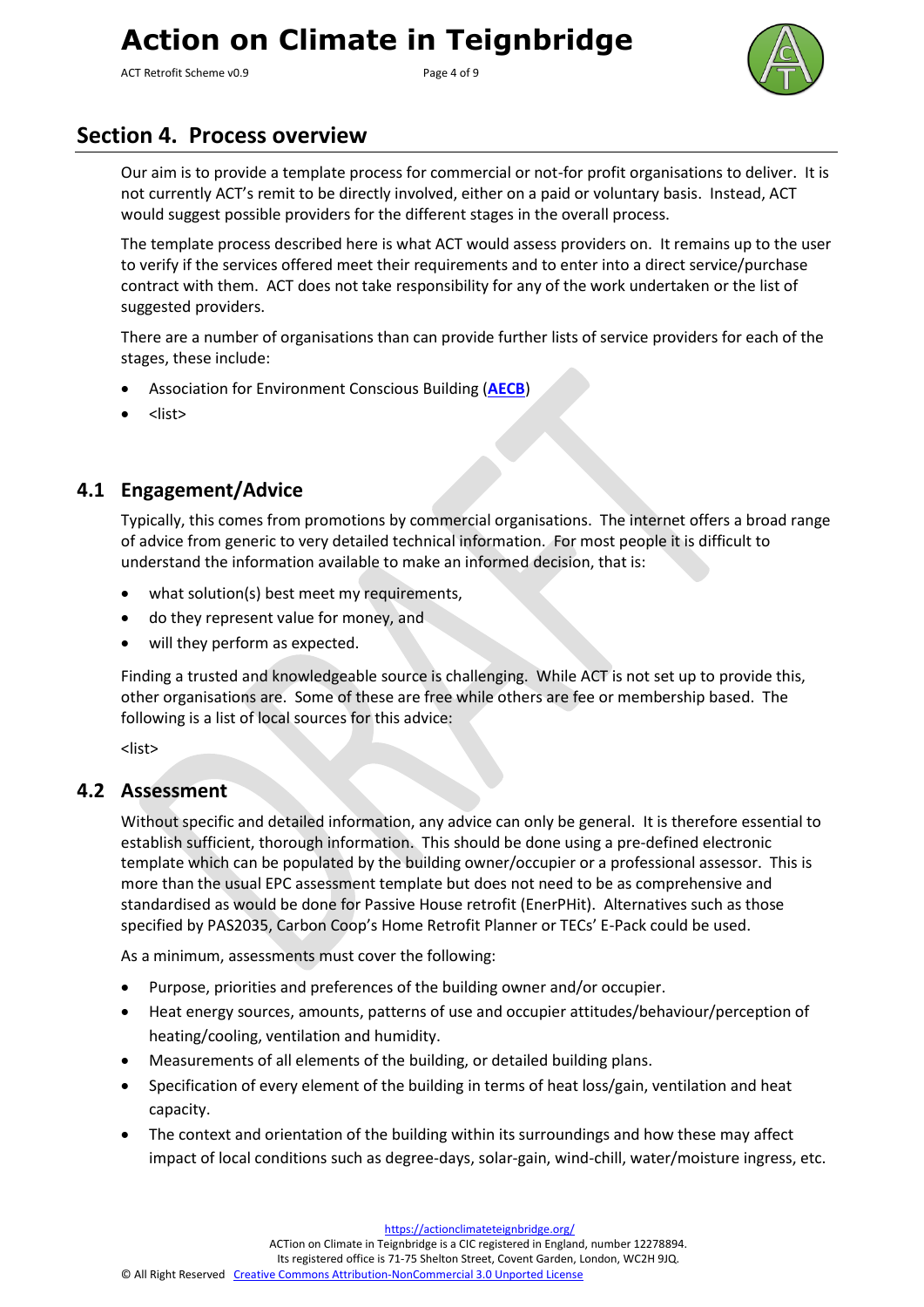ACT Retrofit Scheme v0.9 Page 5 of 9



It may not be possible or required to gather all the assessment data at the start. There will be a balance to be struck between the detail required and the price of getting this. The more the user can provide, the better informed they become and the less the assessment stage of the process is likely to cost them.

Additional targeted, possibly invasive, assessments may be needed at later stages in the retrofit process. Local providers of the initial assessment for whole house retrofit are:

<list>

#### <span id="page-4-0"></span>**4.3 Coordination**

This is more of an ongoing stage throughout the process. It can be performed by any one of the providers of the different stages depending on the complexity and experience of the person performing the coordinating function.

The primary role requires the person to oversee all the stages are performed to the standard template selected. They should also be the impartial, trusted partner working with the owner/occupier to ensure that expectations are clearly defined and delivered. Typically the role will be performed by someone delivering one or more of the other stages in the process. So that an understanding of as many of the different aspects of retrofit are understood well enough to ensure the appropriate level of expertise is used.

Some local providers of this as a stand-alone service are:

<list>

#### <span id="page-4-1"></span>**4.4 Design/Specification**

The initial data collected during the assessment will be analysed at this point. Depending on the scale of the project, the coordinator may decide to recommend additional specialists for some aspects of the building.

A whole house analysis, design and specification of the measures needed to achieve the stated objectives will be undertaken in this stage. This may require further visits to the building to obtain additional detailed information.

The proposed design and specification of the measures should be explained in sufficient details to the owner/occupier and in the sequence they are to be implemented, so that an informed decision can be taken. This should include sufficient specifications which can later be correctly used in the implementation and verification stages.

Typically, this stage would be performed by qualified architects, heating engineers or retrofit specialist designers. Some local provides include:

<list>

#### <span id="page-4-2"></span>**4.5 Implementation**

Choosing the right installer is challenging as the supply-chain for retrofit to the standards ACT would expect, is only just starting. That is not to say there are not quality installers and materials suppliers that can deliver the designs specified.

The retrofit designer would normally supply recommendations for installers and materials, the following is a list of local providers that may be useful:

- [AECB](https://www.aecb.net/)
- **[Mike Wye](https://www.mikewye.co.uk/)**
- [Green Register](https://www.greenregister.org.uk/)

<https://actionclimateteignbridge.org/>

ACTion on Climate in Teignbridge is a CIC registered in England, number 12278894.

Its registered office is 71-75 Shelton Street, Covent Garden, London, WC2H 9JQ.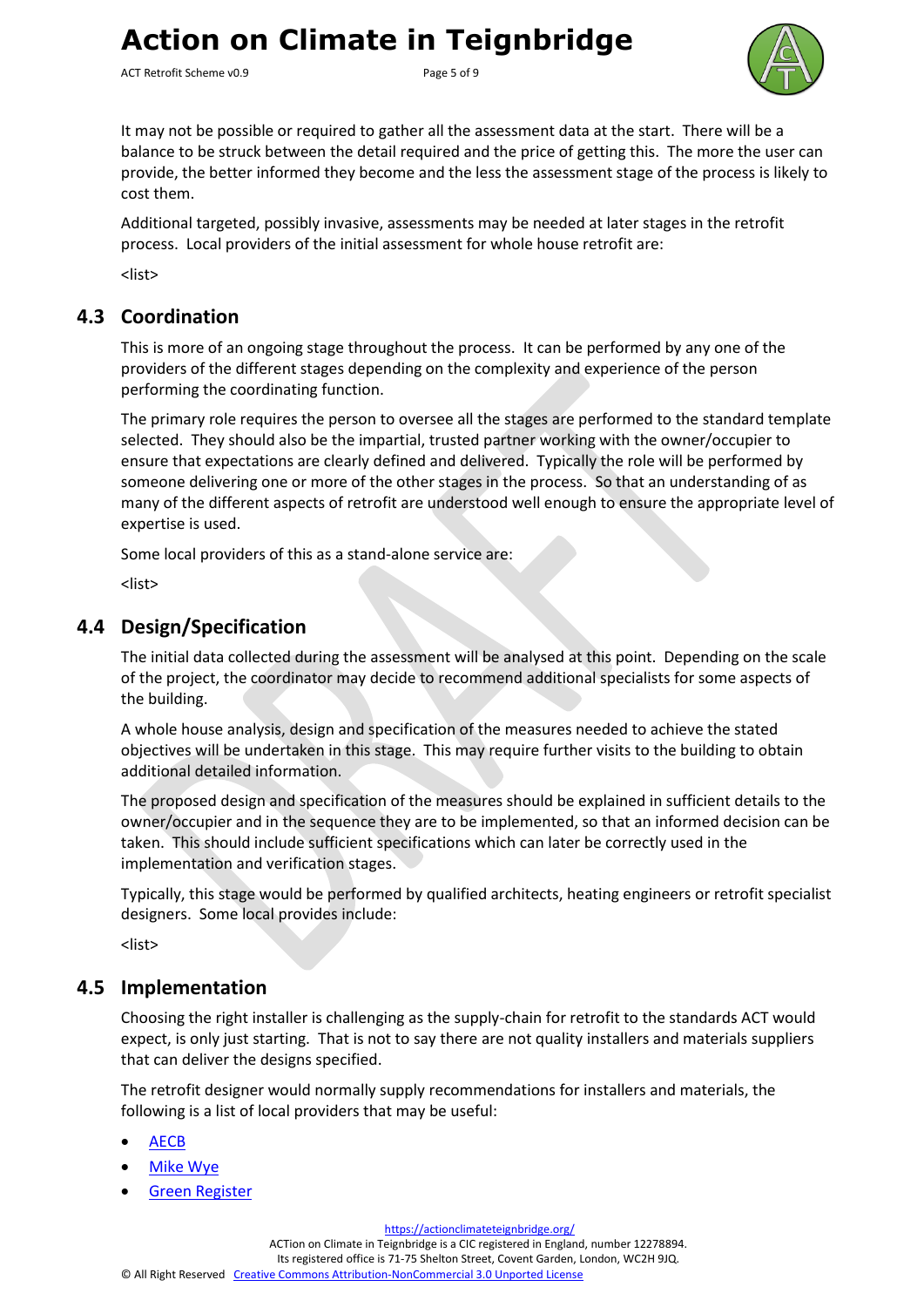ACT Retrofit Scheme v0.9 example 2014 and 2015 Page 6 of 9



### <span id="page-5-0"></span>**4.6 Evaluation/Verification**

Arguably the most important stage to ensuring a retrofit process that delivers on expectations. It is how trust in the retrofit supply-chain can be increased and maintained in the long-term.

This will not only be necessary on project completion, but also during the implementation stage. Verifiable evidence will need to be collected to demonstrate adherence to requirements. Ideally this should be part of any contractual agreement with a schedule of penalties should there be a shortfall.

Having kite-marks is useful, but does not replace contractual obligations based on measurable parameters of the service being delivered.

The stage can be performed by the retrofit coordinator, provided they are sufficiently qualified and independent. The building owner/occupier, given sufficient involvement, is usually the best arbiter of verification. There are few independent local providers, here are some:

<list>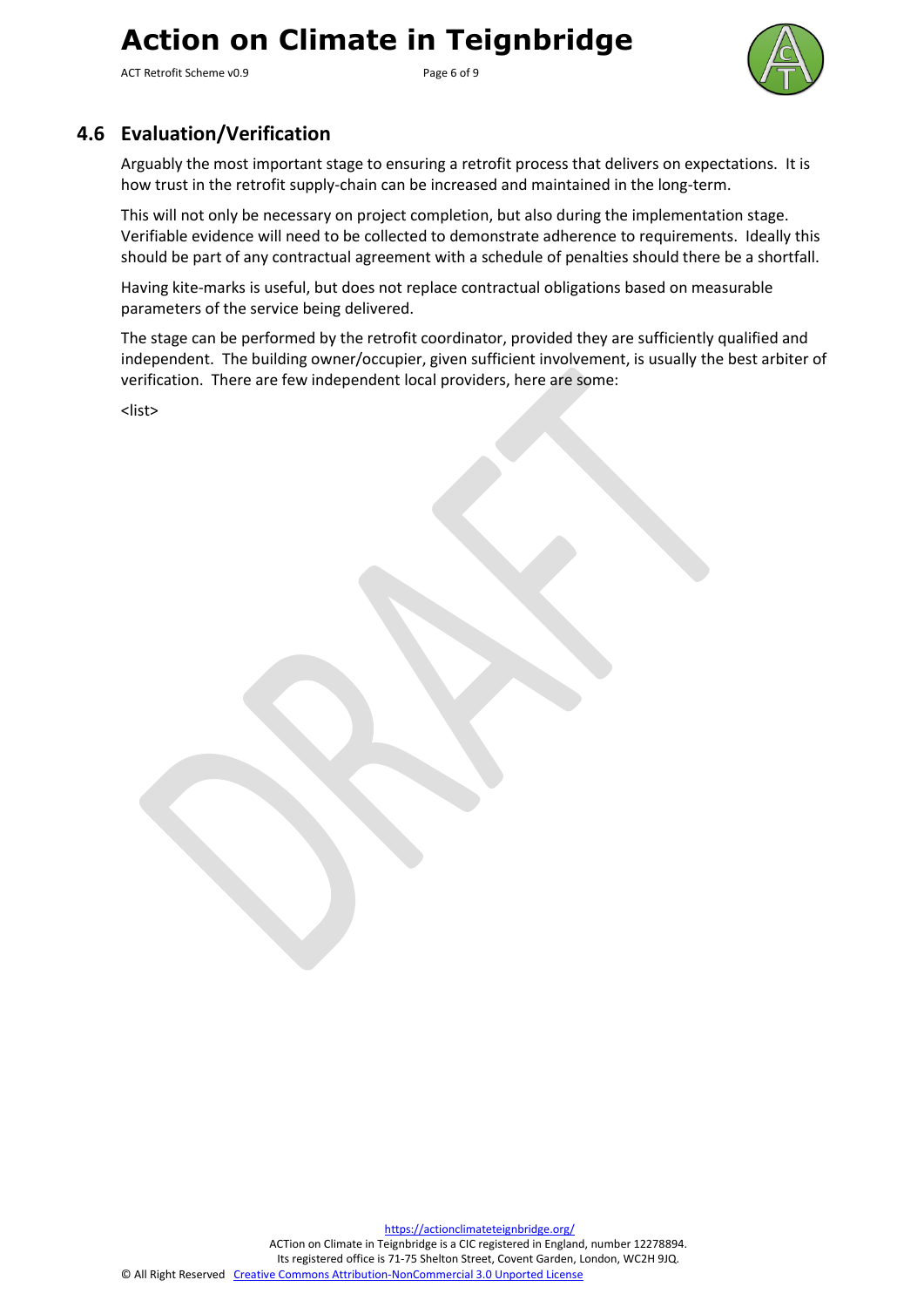ACT Retrofit Scheme v0.9 Page 7 of 9



## <span id="page-6-0"></span>**Section 5. Proposition to Homeowners**

The following is one of a number of commercial propositions being considered. The one described here is based on using the heat assessment elements of the [TECs E-Pack.](http://teignenergycommunities.co.uk/wp-content/uploads/2020/09/TECs-Energy-Assesment-Introduction-v1.9.pdf)

The UK government has set a target for zero emissions by 2050 and identified that our homes currently account for circa 25% of UK emissions. Many, including ACT, are now calling for this date to be brought closer to 2030 in order to have a realistic chance of limiting global temperatures to well below 2<sup>o</sup>C.

With 80% of our homes estimated to still be in use for at least another 30 years, we want to help develop a plan that:

- Enhances your comfort & wellbeing;
- reduces ongoing maintenance;
- enhances your homes energy efficiency;
- reduces your environmental impact; and
- helps meet this target.

Over the next 30 years, many elements of your building will require maintenance and replacement. We want to ensure that when maintenance and renewal are considered there are no lost opportunities.

We propose to do this by engaging with you to help consider what solutions best meet your requirements, do they represent value for money and will they perform as expected.

We propose to do this by adopting a four-stage process.

- 1. Assessment
- 2. Design (a plan for your home)
- 3. Implementation
- 4. Operation

#### **ASSESSMENT**

We begin by asking you to complete as much as you can of our online TECs E-Pack. We will then arrange to visit your home to meet you (help with any of the more tricky questions) and discuss your priorities.

#### **DESIGN**

We then evaluate this information to develop a plan for your home, setting out the measures and sequences tailor made to your home to allow you to make informed decisions.

Depending on your home we may recommend additional study for some aspects of the building.

#### **IMPLEMENTATION**

We can help you to choose an installer. We seek to develop a list of installers and suppliers with the correct qualifications and experience.

#### **OPERATION**

The most important stage is to ensure the plan delivers on expectations. This is done through evaluation and verification. You are considered the best arbiter of this, however, we should like a visit once works are completed to assess the overall outcome.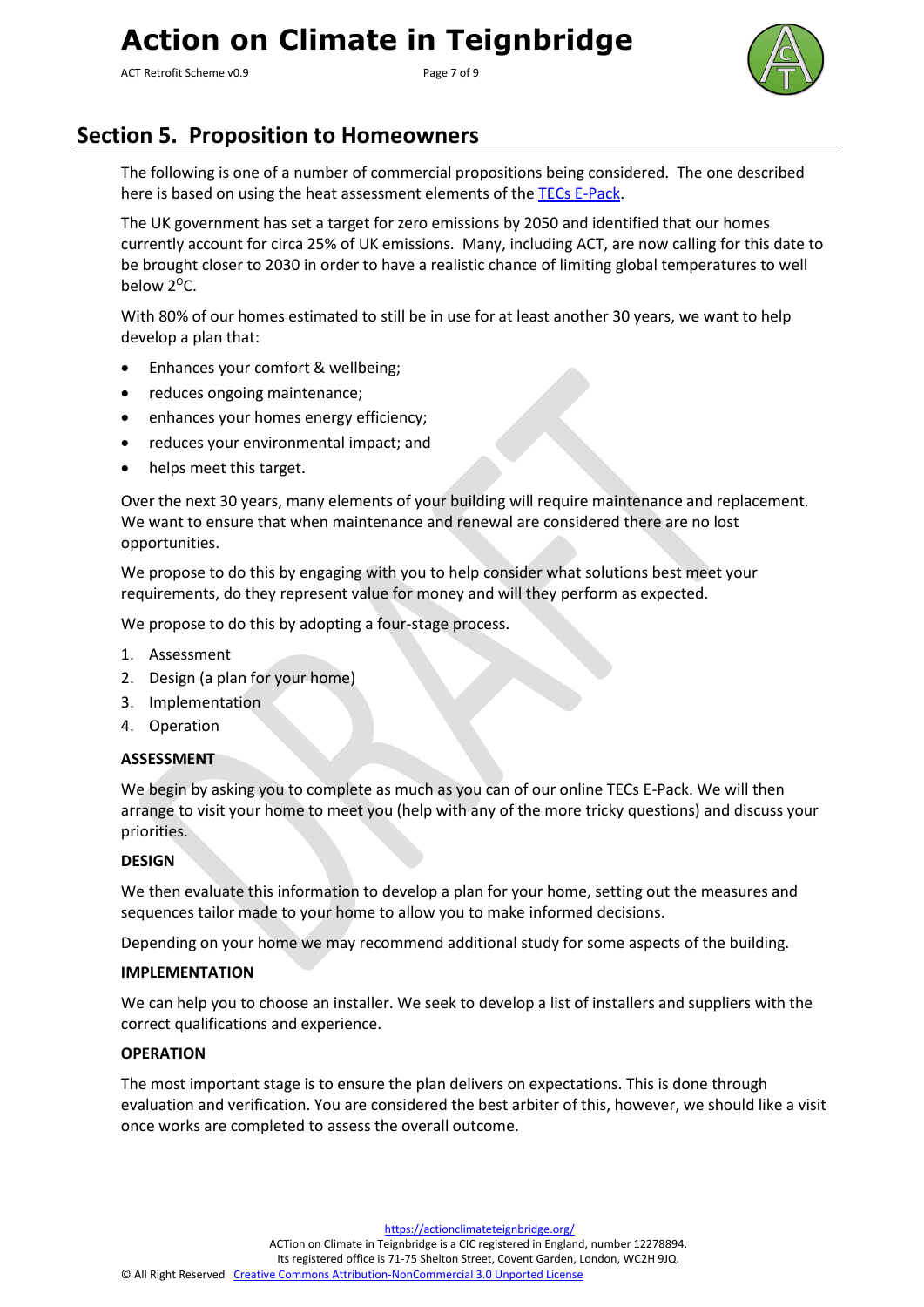ACT Retrofit Scheme v0.9 example 2 and 2 and 2 and 2 and 2 and 2 and 2 and 2 and 2 and 2 and 2 and 2 and 2 and 2 and 2 and 2 and 2 and 2 and 2 and 2 and 2 and 2 and 2 and 2 and 2 and 2 and 2 and 2 and 2 and 2 and 2 and 2 a



The above process mirrors that set out in PAS 2035:2019 Retrofitting Dwellings for Improved Energy Efficiency- Specification and Guidance. This is a British Standard, set to soon become the standard for the retrofit of existing buildings.

The process is also similar to the EnerPHit, the PassiveHaus retrofit standard. The EnerPHit process includes calculations for energy saving and cost effectiveness. Cost effectiveness is planed and calculated over 30 years during which most building elements require maintenance/replacement.

The following are example processes for EnerPHit and PAS2035.

#### **EuroPHit** Implementing deep retrofits step by step